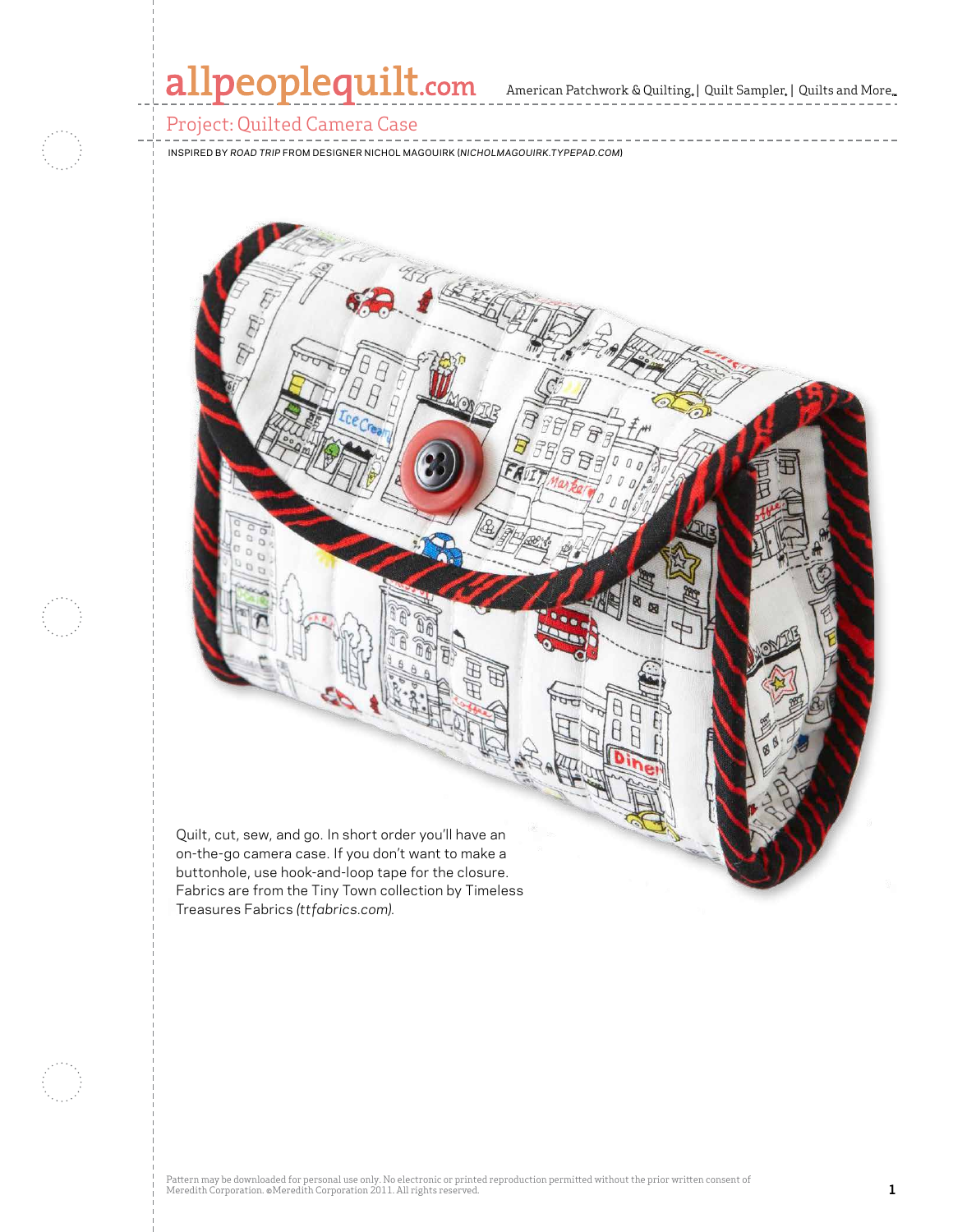## allpeoplequilt.com

American Patchwork & Quilting,  $|$  Quilt Sampler,  $|$  Quilts and More,

Project: Quilted Camera Case

- Materials **•** <sup>18</sup>×22" piece (fat quarter) red-and-black stripe (binding)
- **•** <sup>9</sup>×22" piece (fat eighth) black novelty print (lining)
- **•** <sup>9</sup>×22" piece (fat eighth) white novelty print (bag)
- **•** <sup>9</sup>×22" rectangle batting
- **•** 7⁄8"-diameter button: red
- **•** 1/<sub>2</sub>"-diameter button: black
- **•** Water-soluble marking pen

#### Finished bag: 51/2×41/2×2"

Quantities are for 100% cotton fabrics.

Measurements include  $\frac{1}{4}$ " seam allowances unless otherwise indicated. Sew with right sides together unless otherwise stated.

### Cut Fabrics

Cut pieces in the following order. The Bag Body Pattern is in two sections on *pages 5–7*.

**From red-and-black stripe fat quarter, cut:**

■ Enough 1<sup>1</sup>/<sub>2</sub>"-wide bias strips to total 50" in length for binding (See Cutting Diagram, *page 3,* to cut bias strips from a fat quarter.)

### Quilt and Cut Bag Pieces

- 1. Lay black novelty print 9×22" rectangle right side down on a flat surface. Layer 9×22" batting rectangle on top. With right side up, layer white novelty print 9×22" rectangle on batting; pin or baste layers.
- 2. Machine-quilt as desired to make a quilted rectangle. The featured project has parallel lines quilted 3⁄4" apart (Quilting Diagram).
- **3.** Place quilted rectangle, white novelty print side up, on work surface. Referring to Diagram 1, position Bag Body Pattern and Bag Side Pattern on quilted rectangle. Using a water-soluble marking pen, trace and cut:
	- **•** 1 of Bag Body Pattern
	- **•** 2 of Bag Side Pattern
- 4. Using a water-soluble pen, transfer marked Xs and buttonhole guide on pattern to bag body.

### Assemble and Finish Bag

- 1. Using diagonal seams, sew together red-and-black stripe 11⁄2"-wide bias strips to make one long binding strip. Turn under and press a scant 3⁄8" seam allowance on one long edge.
- 2. Align raw edge of binding strip with straight edge of bag body piece. Sew together using a scant  $\frac{3}{8}$ " seam allowance. Trim off excess binding strip. Turn folded edge of binding strip over edge to back of bag body (Diagram 2). Hand-stitch folded edge in place with a small slip stitch to bind edge.
- **3.** Repeat Step 2 to bind straight edges of bag side pieces.
- 4. Referring to Diagram 3, layer bag body and one bag side piece with black novelty print sides together, aligning corners of bag side piece with marked Xs on bag body; pin. Using a scant  $\frac{3}{8}$ " seam allowance and with bag side on top, sew bag side to bag body. Repeat to add remaining bag side.
- **5.** Fold one end of remaining binding strip under  $\frac{1}{2}$ " with wrong side inside; press. Referring to Diagram 4 and using a scant  $\frac{3}{8}$ " seam allowance, sew binding strip to bag body and side. When you reach the opposite side of bag from starting point, trim binding strip 1/<sub>2</sub>" beyond bag front edge and turn under 1⁄2". Turn folded edge of binding strip over seam allowances and hand-stitch in place as before.
- **6.** Following the instructions in your sewing machine manual, create a 1"-diameter buttonhole on bag flap using marked buttonhole guide as reference.
- 7. Stack red and black buttons, and hand-stitch to bag front to complete bag.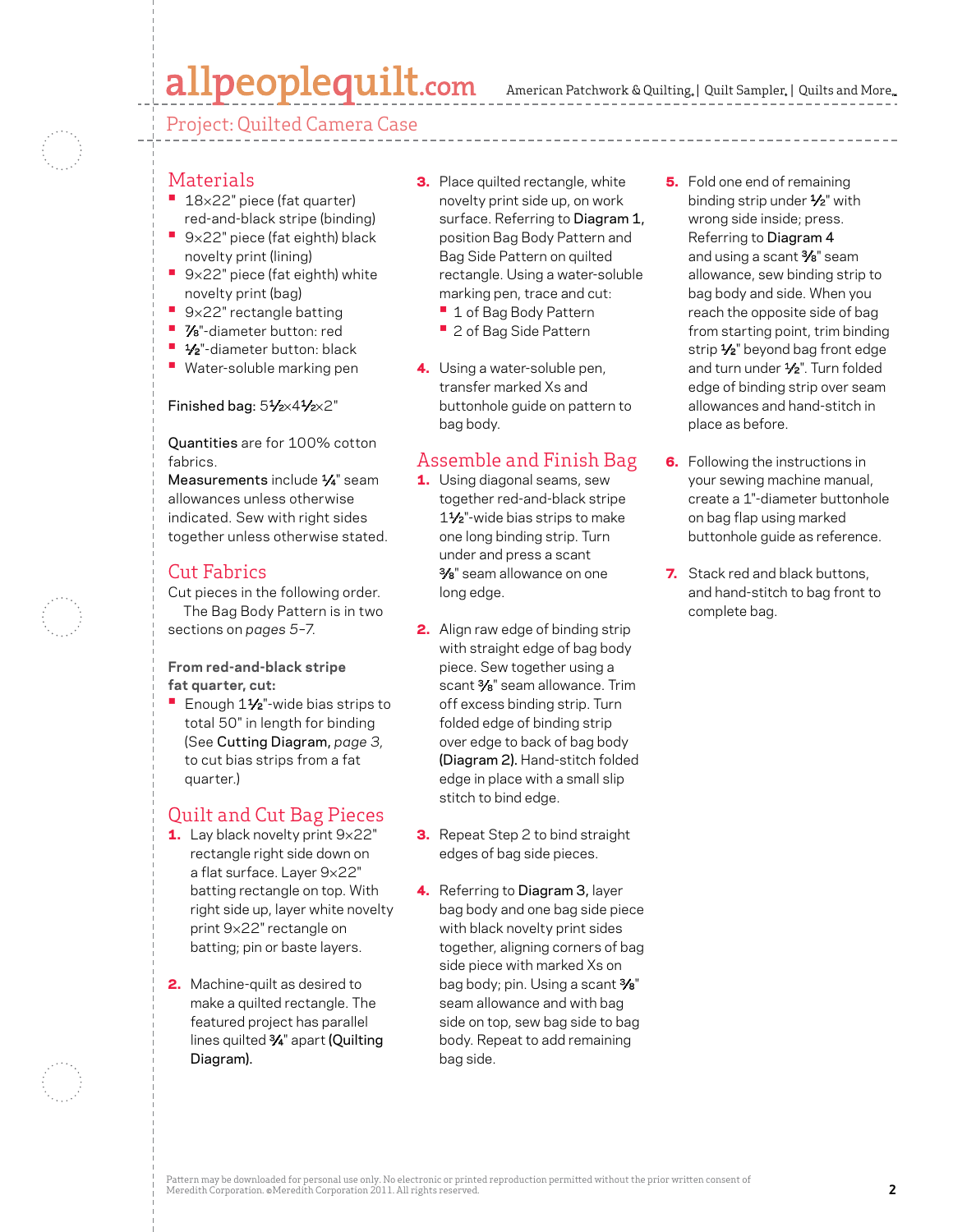### allpeoplequilt.com American Patchwork & Quilting, | Quilt Sampler, | Quilts and More...

Project: Quilted Camera Case



CUTTING DIAGRAM



QUILTING DIAGRAM



DIAGRAM 1

Pattern may be downloaded for personal use only. No electronic or printed reproduction permitted without the prior written consent of Meredith Corporation. ©Meredith Corporation 2011. All rights reserved. **3**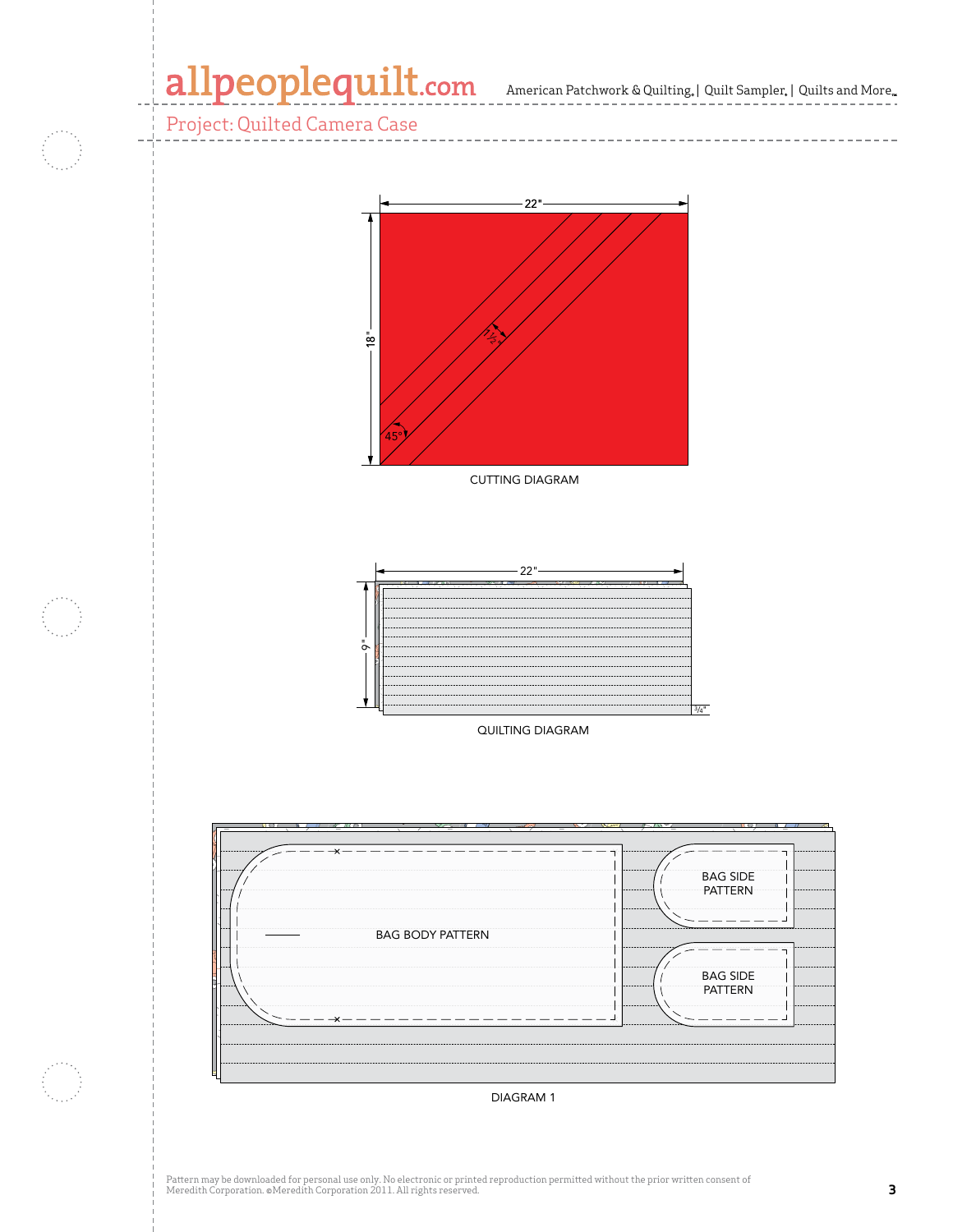## allpeoplequilt.com American Patchwork & Quilting, | Quilt Sampler, | Quilts and More..

Project: Quilted Camera Case





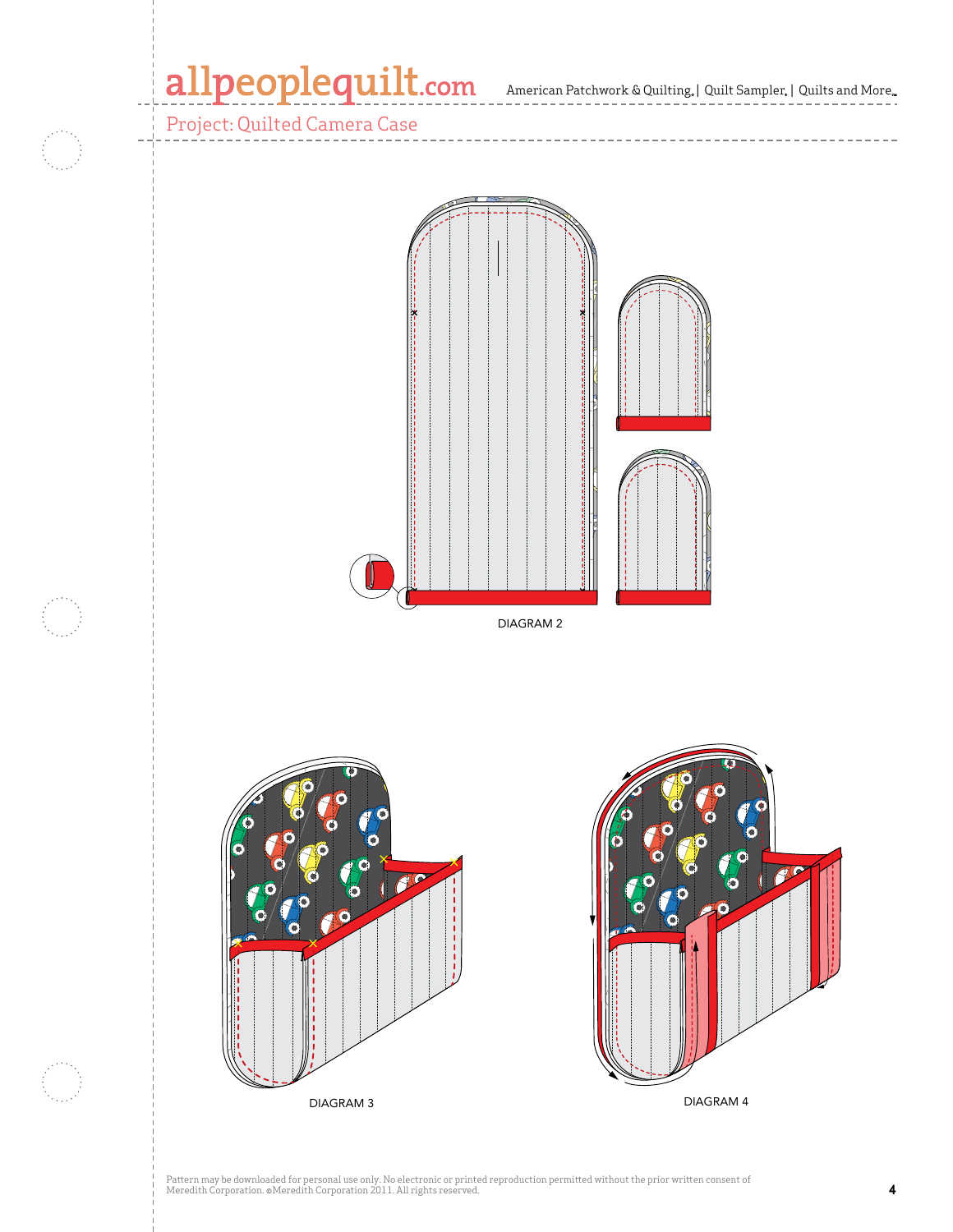### allpeoplequilt.com

American Patchwork & Quilting,  $|$  Quilt Sampler,  $|$  Quilts and More,



Pattern may be downloaded for personal use only. No electronic or printed reproduction permitted without the prior written consent of Meredith Corporation. ©Meredith Corporation 2011. All rights reserved. **5**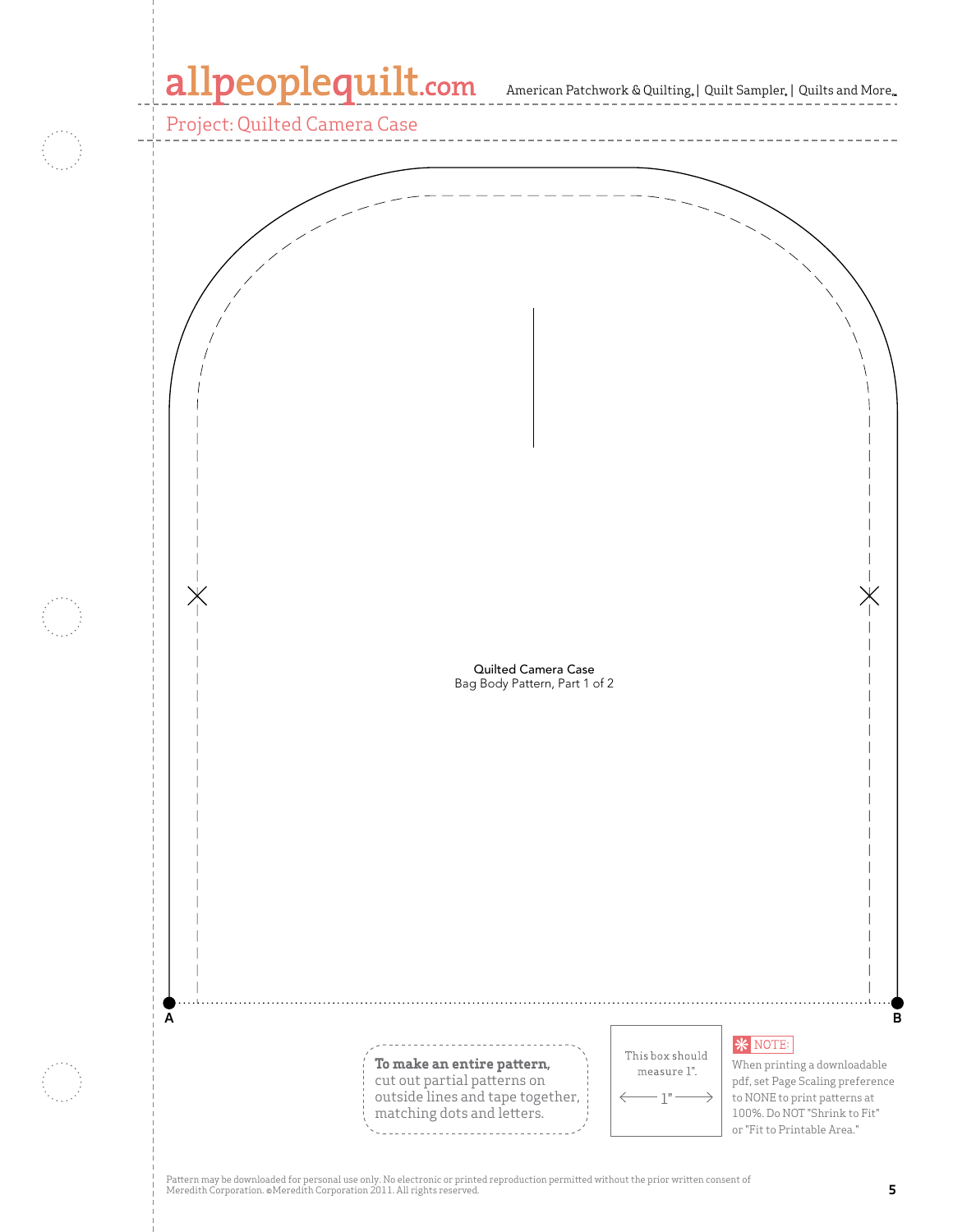# allpeoplequilt.com

American Patchwork & Quilting,  $|$  Quilt Sampler,  $|$  Quilts and More...



Pattern may be downloaded for personal use only. No electronic or printed reproduction permitted without the prior written consent of Meredith Corporation. ©Meredith Corporation 2011. All rights reserved. **6**<br>Meredith Corporation. ©Meredith Corporation 2011. All rights reserved.